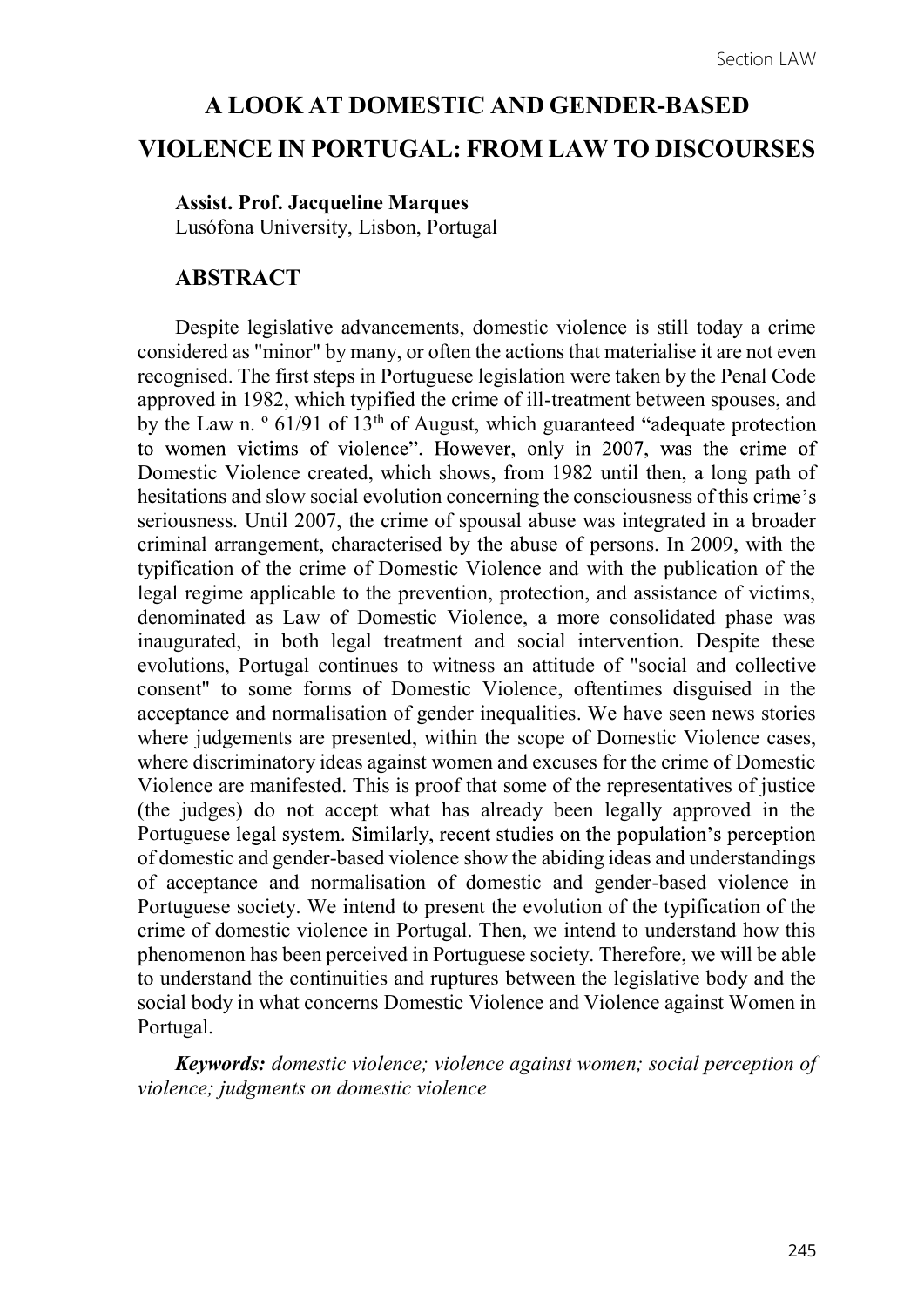### INTRODUCTION

In Portugal, the legal submission of women to the power of their husbands was present during the 20th century. The social and cultural perception of the woman was that of wife, mother, housewife, submissive and obedient to her father and then to her husband. The latter could use physical violence as a way to educate and punish, and until 1852, the husband's right to aggression against his wife was enshrined in Portuguese law. This situation is also visible in the Penal Code in force in 1886, in which an attenuating factor was established in case the husband committed murder against his adulterous wife. During the First Portuguese Republic (1910-1926), social and cultural changes were felt due to the republican secular stance, to the appearance of feminist movements, and to the First World War with its consequent change in women's role in factories and in society. With the end of the First Portuguese Republic and the establishment of the military dictatorship in 1926 and "Estado Novo" in 1933 (-1974), we witnessed a regression of women's rights: they lost equality in marriage and within the family; they became once again dependent on their fathers and husbands for a set of actions (e.g. travelling, opening a bank account, signing a work contract, etc.); education was again segregated according to gender; and they could no longer integrate some professions (e.g. diplomatic careers or judiciary). For 48 years, women lost their rights, being that their social status of submission and the absolute power of men over them have been established and reinforced [1].

With the Carnation Revolution of 25 April 1974, we witnessed a change in the social and legal status of women in Portugal. In 1974, the prohibitions related to women's participation in certain careers were removed, and, in the following year, the Concordat between the Portuguese State and the Holy See, which restricted women's rights to request divorce, was revoked. Finally, in 1976, the principle of equal rights between men and women was constitutionally consecrated and was, it is hoped, the legal and ideological basis for the legal changes that ensued.

It was necessary to wait until 1982, with the approval of the Portuguese Penal Code, for the crime of ill-treatment between spouses (I underline that only between spouses) to be typified. This crime was thrust in a broader framework: the ill-treatment of persons, and was a public crime.

Only in the 1990s (Law n.  $\degree$  61/91 of 13<sup>th</sup> August) we witnessed the "adequate" protection of women victims of violence", namely in crimes of violence whose motivation was "the discriminatory attitude towards women" (Law n. º 61/91 of 13<sup>th</sup> of August). Still in that decade, in 1995, the psychological (Decree-Law n.<sup>o</sup> 48/95 of 15th March) ill-treatment is now included as ill-treatment. Also on that date, there was a widening of the aggressor's concept, from being only the spouse to include those living in a similar condition to that of the spouse and, in 2000 (Law n.  $\degree$  7/2000 of 27<sup>th</sup> May), it was again extended to the parents of common first-degree descendants.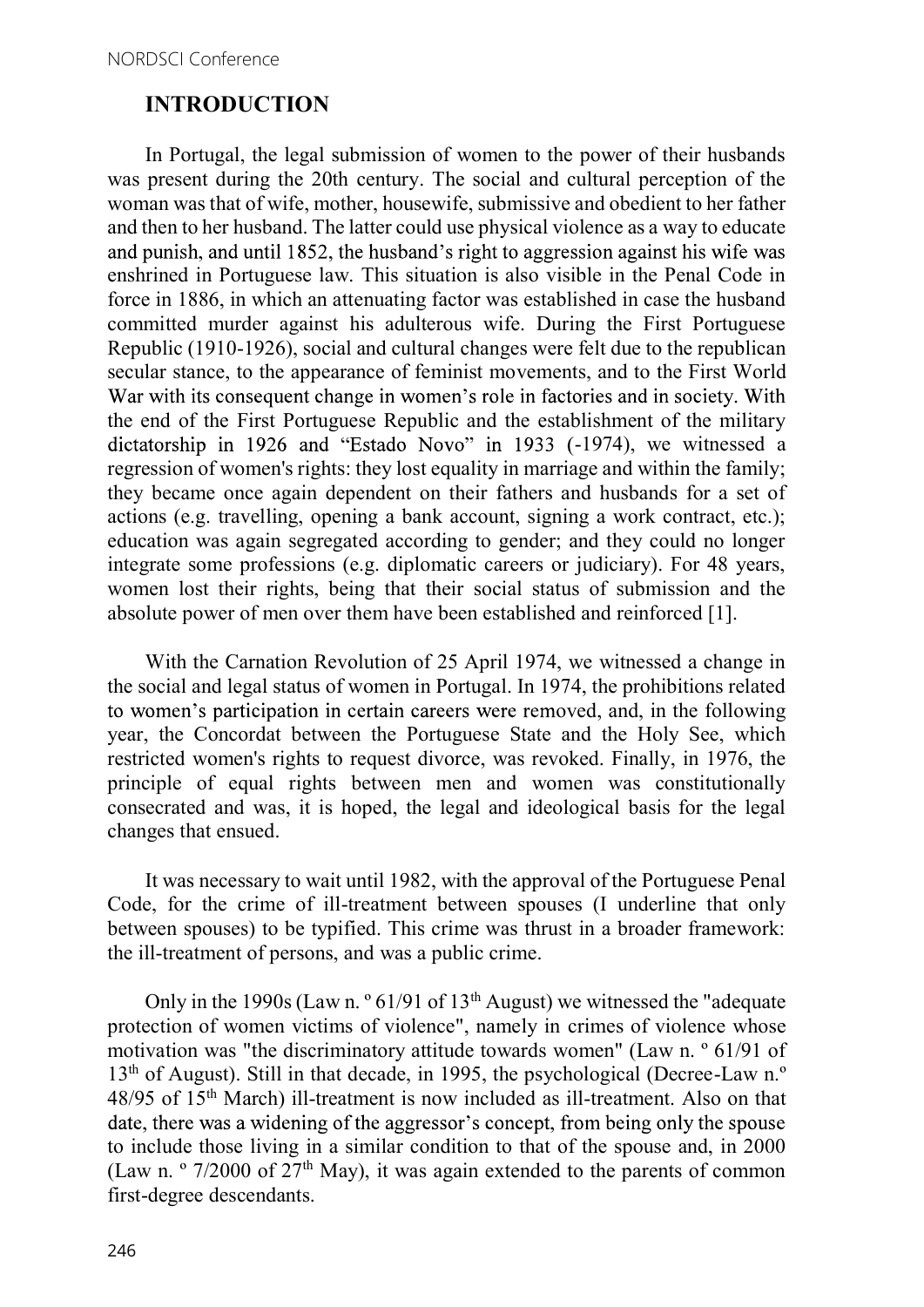In 1995 (D-L n.<sup>o</sup> 48/95 of 15<sup>th</sup> March), the transition from a public to a semipublic crime was made. Three years later, in 1998 (Law n.º 65/98 of 2nd September ), the Public Prosecution Service obtained the possibility to initiate the diligences and procedures when the victim's interest so requires, and provided that there is no opposition from the victim before the indictment.

Only in the beginning of this century, in 2000, this crime assumes again a public nature - Law n.  $\degree$  7/2000 of 27<sup>th</sup> May - an important change that places this crime as a responsibility of each of us, as well as of society. The victory for the establishment of the crime as public, although consolidated in law, still has a long way to be internalized by society, in general, and by magistrates, in particular. In fact, in 2008, the then President of the Portuguese Bar Association defended in the Portuguese Parliament that the crime should no longer be public, as he considered that "women should be free to choose [whether to withdraw the complaint], as long as the consequences of violence are not irreversible", alleging that "There is a kind of impertinent feminism in these laws"(Botelho, 2008) [2]. This shows a lack of knowledge of this reality and an attempt to destroy and annul all the legislative progress made in recent years, based on the much-repeated saying in Portuguese society: "entre marido e mulher ninguém mete a colher" (it could be translated into English, as "No one should poke their nose into a husband-and-wife fight"). The importance of this crime being considered as public is reflected in the numbers presented by the APAV's 2020 Annual Report [3], in which in about 20% of the cases, references of the crime are made by the Criminal Police Bodies, and in about 14% by friends, acquaintances and/or neighbours.

Despite these advances and the growing visibility of the problem, only in 2007 the crime of domestic violence was created - Law n. º 59/2007 of 4th September. It was necessary to wait 25 years since 1982 for this crime to be typified, which reflects a slow process of evolution of the social and legal conscience of the gravity (and dimension) of the crime of violence. It was in the same year, 2007, when the 2<sup>nd</sup> national survey on domestic and gender-based violence was carried out, more than a decade after the first one. In 2009, the socalled Law of Domestic Violence (Law n. º 112/2009 of 16th September) appears, updated in 2020, which establishes the legal regime currently applicable for the prevention of domestic violence and for the protection and assistance of its victims.

#### DISCOURSES ON DOMESTIC VIOLENCE

Despite all the progress made in preventing and fighting gender-based violence and specifically domestic violence, the truth is that this problem, this crime, is far from being overcome. In 2020, according to the APAV's Annual Report [3], 14.854 crimes of domestic violence occurred. According to data collected in the media (from January 1 to November 15) by the Murdered Women Observatory of the Women's Alternative and Response Union, 30 women were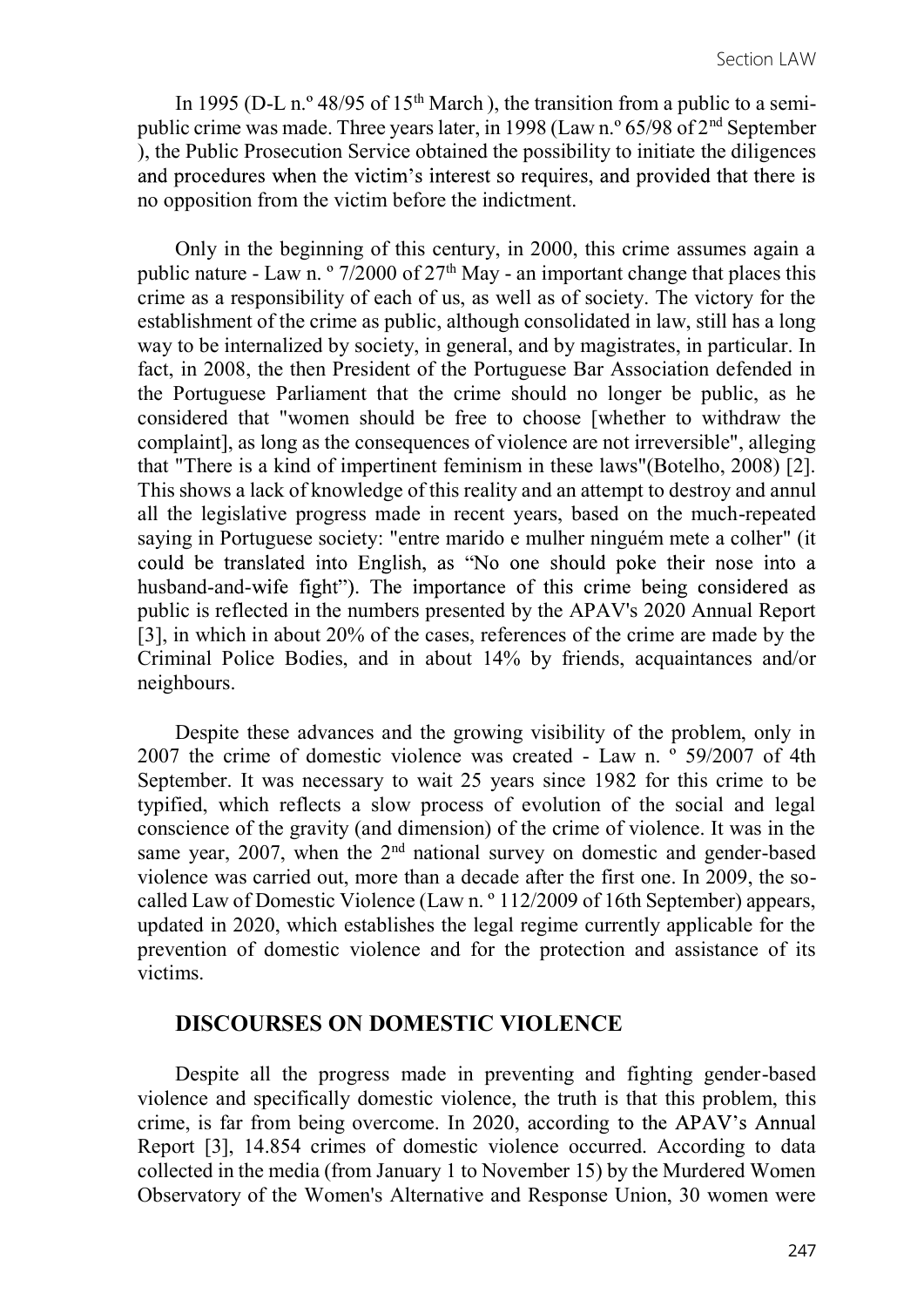murdered, 16 of them in the context of intimate relationships (in current relationships  $-9$  women; past relationships  $-6$  women; or intended relationships  $-1$  woman) (OMA-UMAR, 2020) [4]. In more than half of the situations (63%), there was already previous violence and, in 40% of the cases, there was already a complaint, as well as death threats. When compared with the same period in 2019, the number of victims decreases (from 21 in 2019 to 16 in 2020). However, femicide attempts have increased from 24 to 43 (OMA-UMAR, 2020) [4]. According to the Homeland Security Report 2020, there were already 27,637 reports of domestic violence last year, within which 85% were directed at the spouse or equivalent. Most of the victims (75%) are women and 81.4% of those reported are men.

If on the one hand, the recent advances in policies and measures to protect the victims of domestic violence have been considerable, we know that old beliefs remain in society, blocking action and intervention in this field. The list of sexist, misogynistic judicial decisions, without any respect for the victim, is long and demonstrates the permanence of a culture of contempt for women.

31 years ago, in 1989, the Supreme Court of Justice considered that two tourists, kidnapped in Faro and raped by two men, were partly to blame for what happened. The four judges of the Supreme Court said in the Judgement: "the two offended women contributed a lot to the occurrence (...) a young girl, but grown woman who: a) Being a foreigner, does not hesitate to come to the road to ask for a lift from passers-by; b) It is impossible that they did not foresee the risk they were running" (Ruling of the Supreme Court of Justice).

In 2013, a judge of the Lisbon Court of Appeal, faced with a case of a woman's aggression with a punch on the nose and a bite on the hand while holding her newborn child in her arms, considered the case as not revealing "special censoriousness or perversity". In the ruling, it is read that: "it is clear that this conduct of the defendant, even taking into account that the assistant [the victim] was holding her child (then 9 days old) in her arms, is not sufficiently serious to state that, with it, the personal dignity of the applicant was degraded and, therefore, that her physical and emotional well-being was intolerably damaged" and that "the fact that, on several occasions, the defendant, in the course of discussions between them, called the assistant a "whore" adds little or nothing to the seriousness of that conduct. Thus, the decision of the appealed court to convert the incrimination into a crime of common assault and battery does not merit censure"(Ruling of the Lisbon Court of Appeal).

In the Porto Court of Appeal, in 2016, the judge uses bible passages to justify domestic violence and blames the victim for having committed adultery (which is not a crime in Portugal): "a woman who commits adultery is a false, hypocritical, dishonest, disloyal, futile, immoral person. In short, she lacks moral probity (...) it is not surprising that she resorts to deceit, to farce, to lies to hide her disloyalty and this may include the imputation of ill-treatment to her husband or partner (...)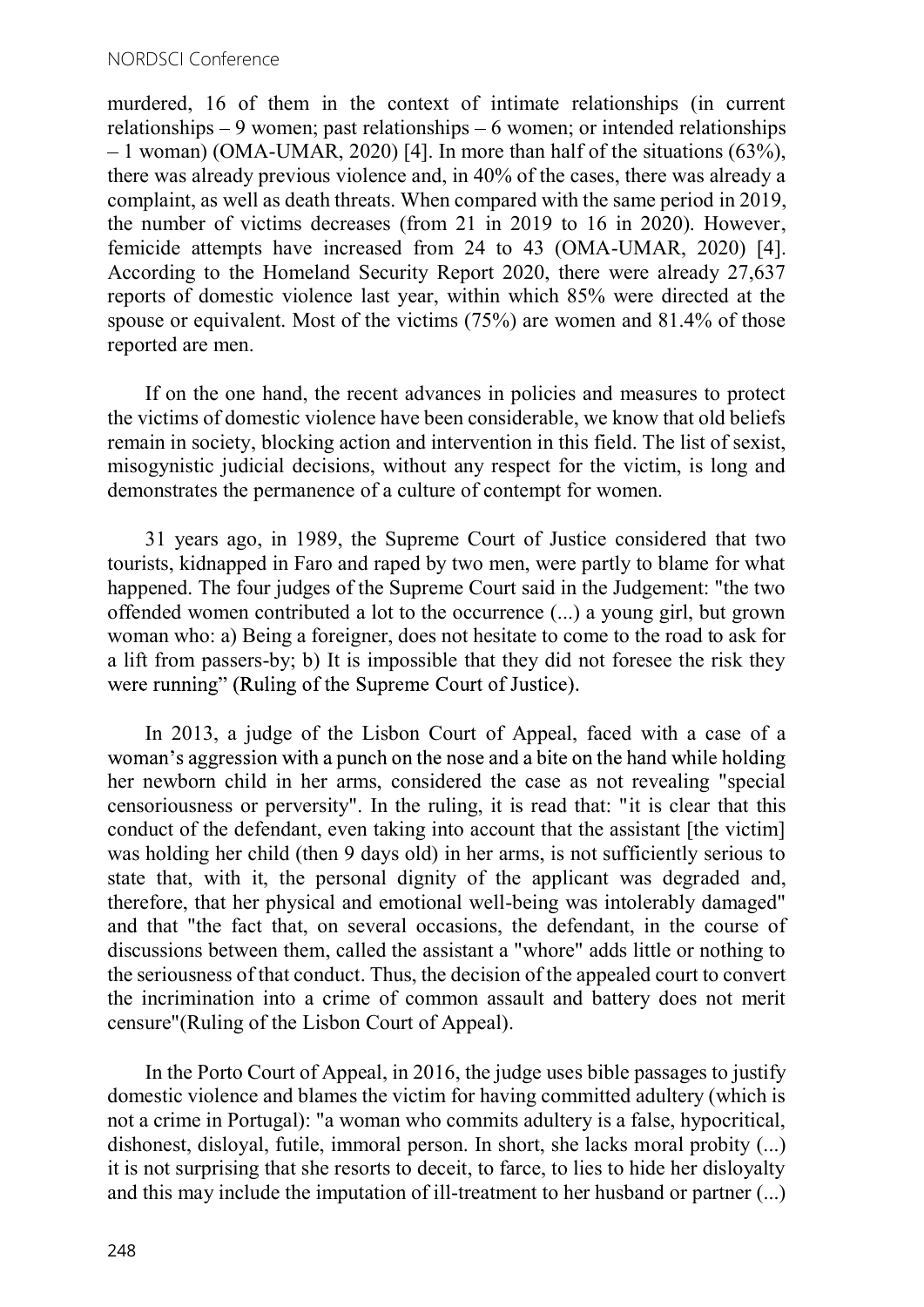This is the path of an adulterous woman" [5]. The aggressor "won" a suspended sentence.

In the Porto Court of Appeal, a female judge and a male judge, in 2017, when judging a case of domestic violence  $-$  a case that occurred in 2015, of a woman assaulted with a wooden club with nails  $-$  justified the acts by blaming the victim: "This case is far from having the gravity with which domestic violence cases are usually presented. On the other hand, the conduct of the accused [aggressor] occurs in a context of adultery by the assistant [victim]. Well, a woman's adultery is a very serious attack on the honour and dignity of men. There are societies in which adulterous women are stoned to death. In the Bible, we can read that the adulterous woman must be punished by death. It was not so long ago that the penal law (1886 Penal Code) punished with a penalty little more than symbolic the man who, finding his wife in adultery, killed her in the act (...) The woman's adultery is a conduct that society has always condemned and strongly condemns (and honest women are the first to stigmatize adulteresses), and therefore see with some understanding the violence exercised by the betrayed man, vexed and humiliated by his wife" (Ruling of the Oporto Court of Appeal).

In a domestic violence trial, which began in 2016 in the Lisbon Court of Appeal  $-$  a high-profile case, since the aggressor was a politician and the victim a well-known  $TV$  presenter  $-\theta$  the judge used expressions from the beginning of the trial that showed what the penalty, or lack of it, for the aggressor would be: "I confess that I was looking at pictures of your wedding and everything looked wonderful"; "It seems that Professor Carrilho was a man, until the birth of Carlota [the couple's second daughter], and then became a monster"; "the human being doesn't change like that" [6].

At the end of 2018, a judge removed the electronic bracelet from an offender, who was sentenced by a First Instance Court to three years of suspended prison, during which time he was forbidden to approach the victim. The aggressor, husband of the victim, punched through her eardrum and it was proven that the situation of domestic violence was recurrent, even during the victim's pregnancy, as well as the threats against her and her child. The judge, in addition to removing the electronic bracelet, reduced to one year the time during which the aggressor could not approach the victim. The judge argues that there is an exaggeration that is harmful to men: "If, for a long time and until a few years ago, the victim of domestic violence felt that it was most likely that their complaint would come to nothing (...), the truth is that, in recent times, there have been increasing signs of a trend in the opposite direction, in which the most banal argument or disagreement between husband and wife is immediately considered domestic violence and the alleged aggressor (usually the husband) is demonised and no credit can be given to him" (Ruling of the Porto Court of Appeal).

Just 3 years ago, in 2018, the Porto Court of Appeal determined to maintain the suspended sentence for the two employees of a nightclub that sexually abused,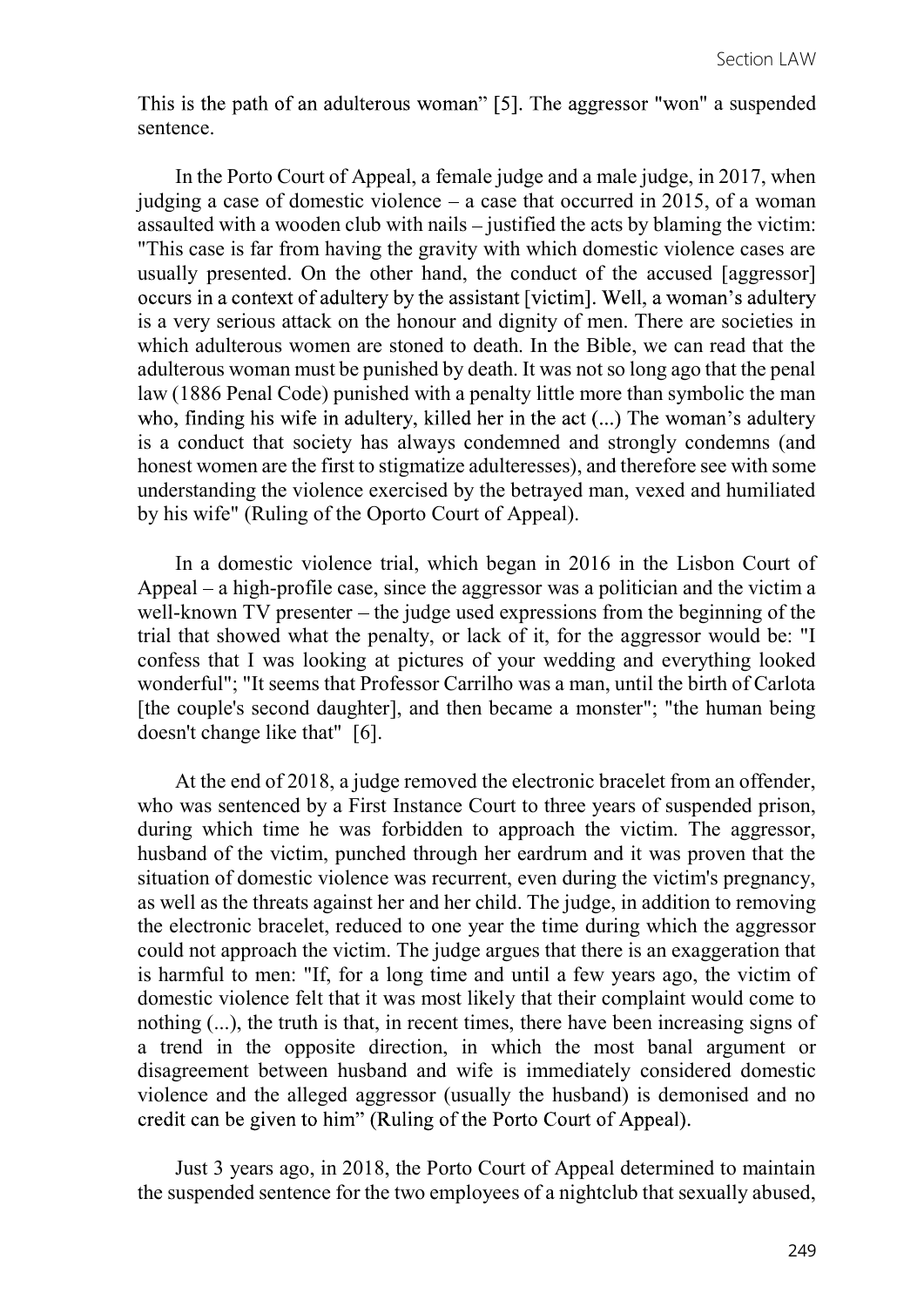in 2016, a 26-year-old girl who was unconscious. According to the judges: "The guilt of the defendants [although in this seat, the guilt is no longer called to the case] lies in the median, at the end of a night with a lot of alcoholic drinks, an environment of mutual seduction, occasionality (not premeditation), in the practice of the facts. The illicitness is not high. There is no physical damage [or it is minor] nor violence [the abuse of unconsciousness is part of the type]" (Ruling of the Porto Court of Appeal).

In the same year, 2018, the First Instance Court of Viseu questioned that a modern and autonomous woman can be a victim of domestic violence and acquits the aggressor of two crimes of domestic violence, a crime of disturbance of private life, and a crime of insults, to convict him of a crime of prohibited weapon's possession. The decision was confirmed in 2019, after an appeal filed at the Coimbra Court of Appeal, with the same justification given by the judge of Viseu: "In the trial hearing she denoted to be a modern woman, aware of her rights, autonomous, non-submissive, employed and with her own salary, not dependent on her husband (...) Her strong and independent character was even confirmed by several witnesses. Therefore, we believe that it would be difficult for the assistant [victim] to accept so many acts of abuse by the accused, and for so long, without denouncing them and trying to eradicate them, if necessary, by withdrawing from him" [7].

Recently, a professor of criminal law went on trial for attacking his partner. During the trial, the judge addressed the aggressor as "Mr. Professor" and at the beginning of the trial she even addressed him to reassure him: "Your Excellency, Professor Doctor, you insist on calling me a feminist, but I am not". In a report in the Público newspaper, it is highlighted that: "At the end, the judge addresses 'Mr. professor', promising him that she will schedule a session exclusively to hear him. However, this session did not take place on the scheduled date. In a seven-page petition sent to the court, Filipe [the aggressor] dismisses his lawyers. He justifies: he was 'astonished at the content of the conclusion of the fact analysis' by the lawyer, namely having said that their relationship was 'toxic from both sides'. He refers to domestic violence 'as a crime against the Church of political feminism as a branch of cultural Marxism', speaks of gender 'Nazism', of the totalitarianism of the feminist states of the West, and ends with a list of declarations of 'death': 'Death to all political commissioners of the Supreme Judicial Council!' (...) 'Death to all feminists" [8].

## **CONCLUSION**

In a study prepared in 2016 by Conceição Gomes, Paula Fernando, Tiago Ribeiro, Ana Oliveira and Madalena Duarte [9], where 500 judicial decisions in cases of domestic violence are compared, it is concluded that there is a set of judgements that excuse the aggressor for factors such as the victim's adultery, making, as they say, "his [the aggressor's] guilt lighter" (p.232). Furthermore, they found that the facts' characterisation, on which the domestic violence is based,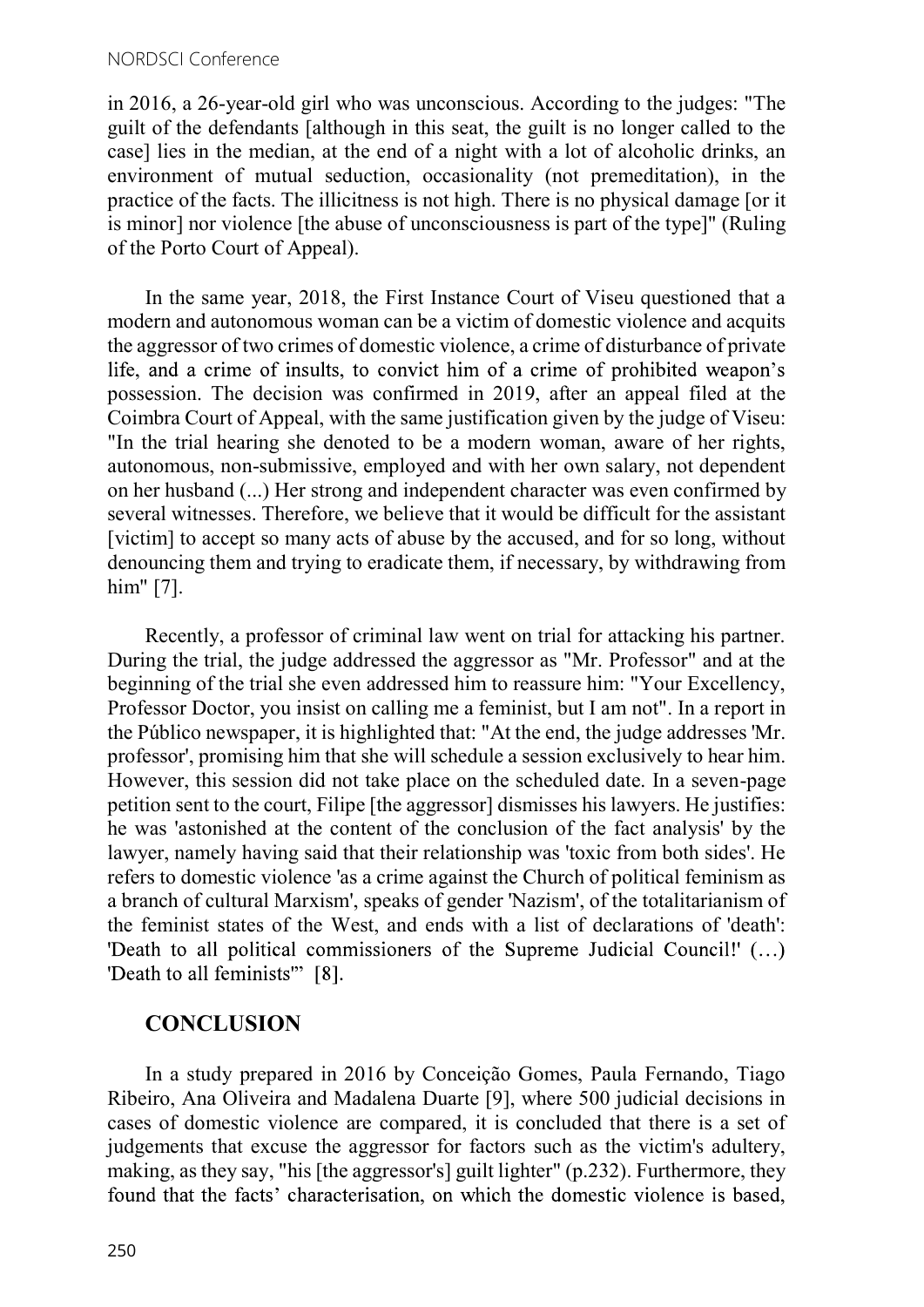are presented on the basis of "concepts and expressions such as 'disagreements' and 'family problems', taking the focus off the decision of the conduct's criminal nature and the damaged legal assets, and assuming that the aggressions that occurred are 'problems' to be 'solved' 'within' the conjugal life, making the victim co-responsible, familiarising the crime and removing its penal dignity and social censurability" (p.141) [9]. They remove, therefore, all social responsibility and all legitimacy of the crime as a public crime. Another issue these researchers pointed out is that the process is still so dependent on the victim's testimony and when she does not testify, "the system, because it centres its procedural strategy on her, feels 'frustrated'" (p.238) [9]. This act is perceived as an attitude of non-cooperation by the victim, which is mirrored in the outcome of judicial decisions. There is an incapacity of the system to understand the difficulty that the victim presents in testifying against the person who supports her or her children and with whom, many times, she still cohabits. In most situations the judicial response is only one part of a broader problem, so the victim's refusal to testify must be understood taking into account the social, economic, emotional, family and cultural factors that involve and characterise that victim.

The perception of the victim as a dependent and 'suffering' woman is another 'clash' between the realities of some victims and the decision-makers. Thus, victims who do not meet this requirement are disregarded, which is reflected in the decisions that are taken. From a symbolic point of view, the fact that coercion is often centred on suspended sentences without any other obligation or that, in many situations, coercion measures such as term of identity and residence, unaccompanied by any other measure, reflects a position in which the crime is considered as not very serious. This situation also occurs when this decision is accompanied by vague or impossible to implement and/or control injunctions, such as "apologies", "not to assault the victim anymore", "not to drink any more alcoholic beverages", "not to mistreat his wife in any way", etc. The sensation of lack of seriousness may leave the victim with a feeling of "abandonment" and lack of protection, which reduces the motivation to file a complaint. This misevaluation certainly has consequences for the aggressors' and the victims' attitudes and in the way society, in general, perceives this crime.

According to Boaventura de Sousa Santos, Maria Manuel Marques, João Pedroso and Pedro Ferreira (1996, pp.51-56) [10], the courts fulfil, in contemporary societies, several types of functions that go beyond the judicial field, namely instrumental, political and symbolic functions. The first, and most obvious, refers to their role in dispute resolution, in social control, in administration and in law creation. Their political function is related to their legitimacy as sovereign bodies and to the social control they are called upon to exercise. Finally, the symbolic function enables citizens to trust the functioning of institutions and the achievement of justice (p.55). The Councils that supervise the action of magistrates could have rescued this symbolic question, in the cases of the mentioned processes, through some punishment. Instead, what we verified was complete impunity and that it is often the media that ends up exposing these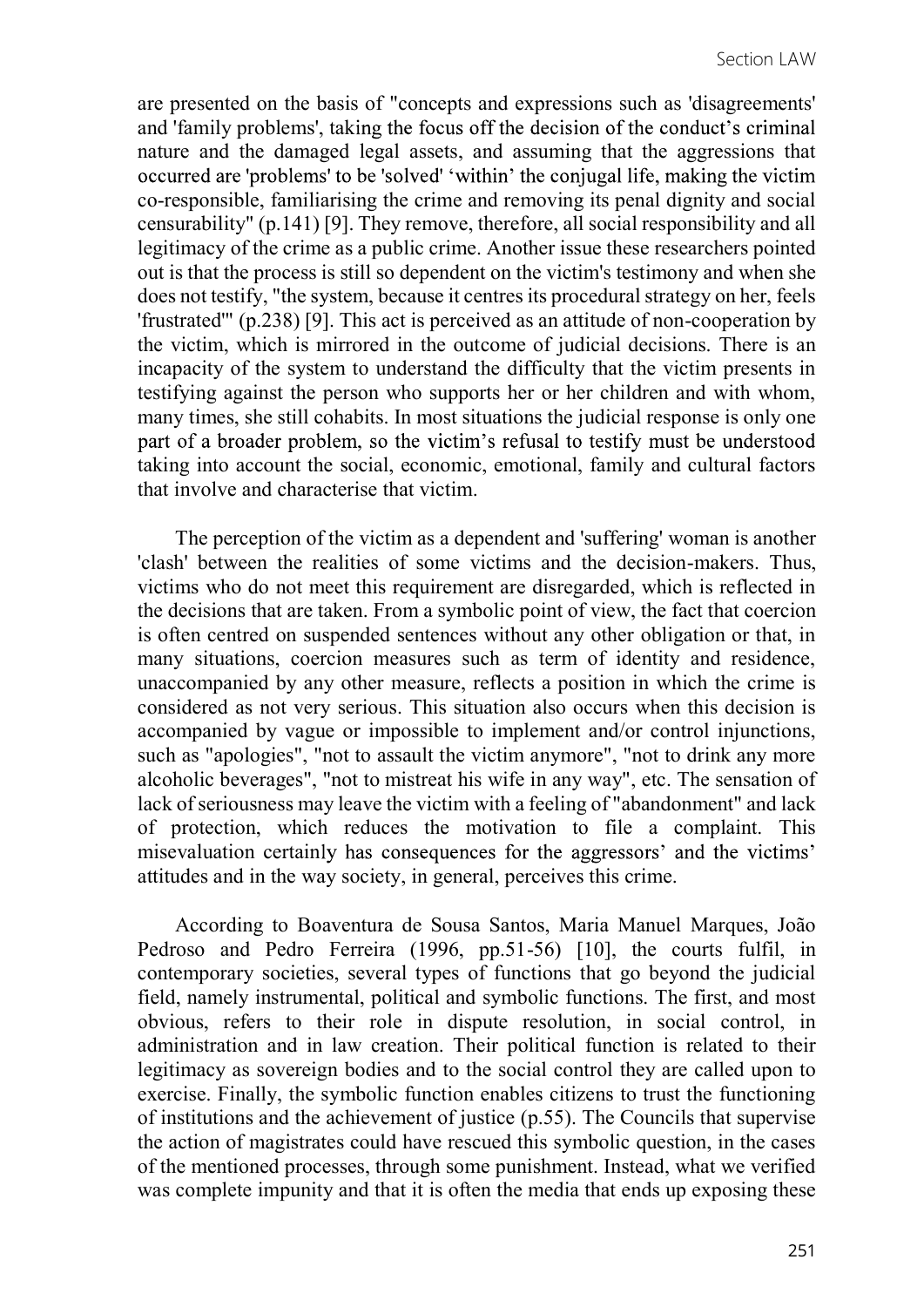#### NORDSCI Conference

cases and that exerts (symbolic) pressure on the sexist and disqualifying decisions of many magistrates.

One of the questions we should reflect on is whether these judicial decisions refer to an individual understanding of their authors or, on the contrary, whether they reflect a social and cultural perspective present in the country. If we take into account some studies in the area of domestic and dating violence, we may find this answer. In the National Study on Dating Violence in University Context [11], conducted between 2017 and 2020, the authors found that myths and stereotypes persist both about the causes associated with domestic violence and about the characteristics of the victims.

We still have a sexist justice system that places the burden of proof on the victim and that continues to misevaluate and excuse violence against women. We still have a law and a legal discourse (of judicial decisions) that move in opposite directions. This may be related to the legal and criminal system's limits, which is incapable of responding to the complexity of the phenomenon. Beliefs persist in Portuguese society, even among the youngest, that call into question the victims' rights and, particularly, women's rights. Many deny this problem as a strategy to avoid questioning the myth of the family as a safe place and a place of affections [12]. In addition, there are other myths about the women's role which favour these attitudes, namely "marriage is a lifelong commitment; in the nuclear family women should play the expressive role and men the instrumental role; in case of divorce women benefit from alimony provided by their ex-husbands" [13], among others.

Women victims of domestic violence need the law to be applied without prejudice, beliefs, myths. They also need (and demand) a society that does not judge them and that is structured on egalitarian principles and ideals.

#### **REFERENCES**

[1] Costa, D., A Evolução de políticas públicas em Portugal na área da Violência Doméstica. In Isabel, Dias (coord.), Violência Doméstica e de Género. Uma abordagem multidisciplinar, 2018, pp.123-156.

[2] Botelho, L. "Violência doméstica como crime público levanta dúvidas" News article from Público Newspaper, 2008, May 14.

[3] APAV, Estatísticas APAV Relatório Anual 2020. https://apav.pt/apav\_v3/images/pdf/Estatisticas\_APAV\_Relatorio\_Anual\_2020. pdf

[4] OMA-UMAR., Dados preliminares sobre as Mulheres Assassinadas em Portugal: dados 1 janeiro a 15 de novembro de 2020. http://www.umarfeminismos.org/images/stories/oma/Infografia\_dados\_prelimin ares\_2020.pdf, 2020